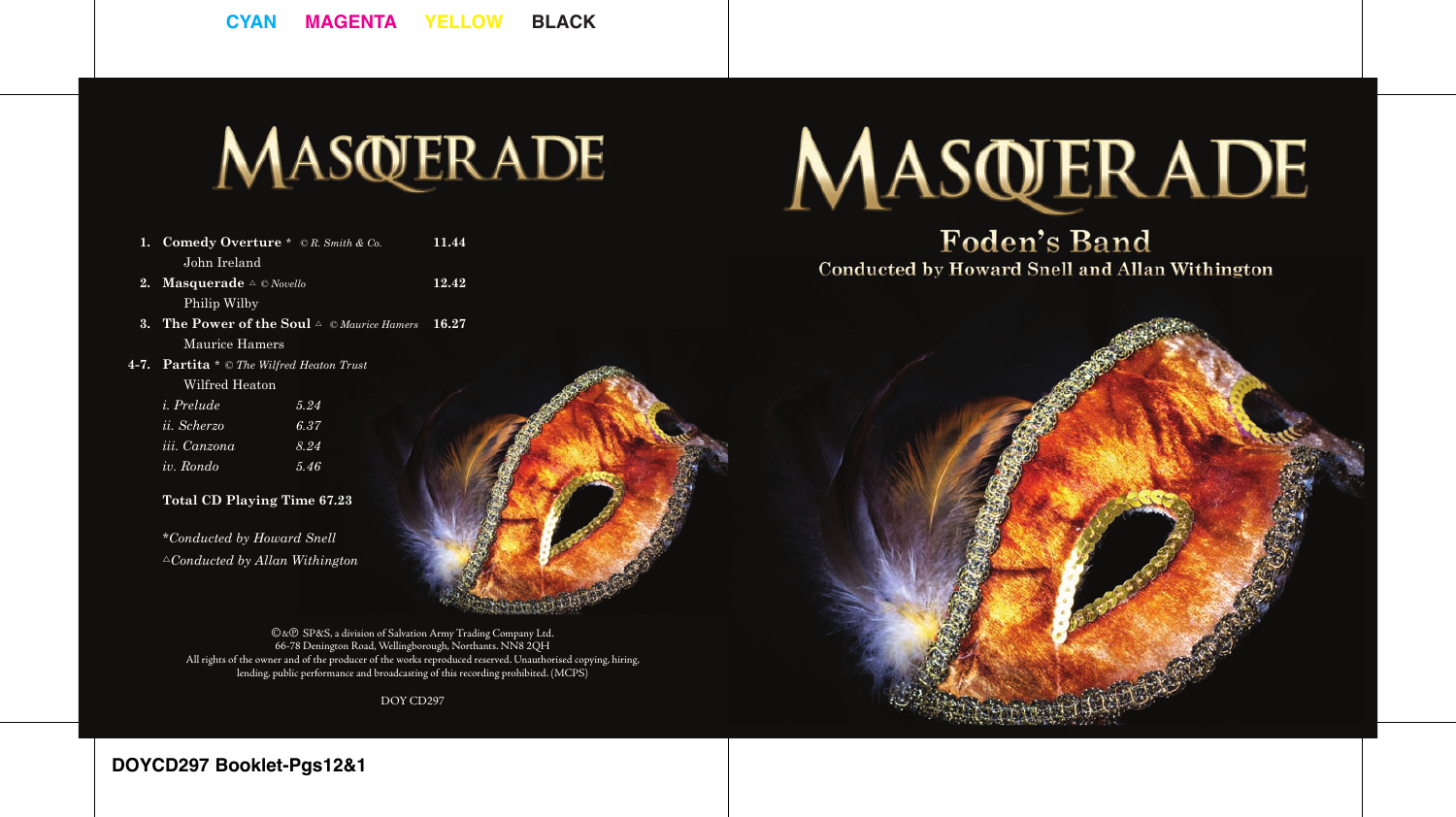#### **Programme Notes**

Considering the age of the oldest of our brass bands, it is quite surprising that the first ever original piece written for our movement appeared as late as 1913, in the form of Percy Fletcher's *Labour and Love*, a social statement on the plight of the working man at the time. It was a commission from the National Brass Band Championships and became a central and important work embracing accepted form, melodic lines and the ever important cornet cadenza. Development of brass band repertoire has continued along similar lines ever since. Often programmatic and usually a commission for a forthcoming National competition, the pieces, almost always stretch the boundaries that have been set before.

Since those pioneering days musical complexity has developed, challenging both conductor and band; but the technical demands placed on players has way outbalanced this equation.

The four pieces featured on this CD all have nourished this seemingly unquenchable thirst for technical challenge. Individually, they are all important works, with the majority of them becoming cornerstones of our repertoire. Collectively, they represent an historical account of our movement where musical and technical progress has developed hand in hand.

#### **Comedy Overture** *John Ireland*

John Ireland was born in 1879 near Manchester and 2012 marks the 50th anniversary of his death. A pianist and outstanding organist, Ireland became one of the youngest recipients of the FRCO diploma.

He was in sound company as a composition student of Sir Charles Stanford. His peers became a veritable roll call of British composers including Howells, Holst, Jacobs and Vaughan Williams. Inspirational sources lie within English heritage, its landscapes and poetry.

Becoming All England Masters Champion in 1990, 1991, 1994 and 1995, the band emerged as the most consistent band in this field, and in 1993 it became the first British band to win the Swiss Open Championships.

In 1997 the band accepted new sponsorship from the French instrument manufacturer, Antoine Courtois, that also allowed the band to go back to its original name of Foden's. With this fresh impetus, the band again experienced major Championship success, winning the coveted title 'Champion Band of Great Britain' in October 1999.

Foden's became the North West Area Champions in 1998, 1999, 2000, 2002 and 2003, as well as a double hat-trick from 2006 to 2011. Also International Masters Champion in 2002, 2006 and 2008, USA Open Champion in 2003, English National Champion in 2006, British Open Champion in 2004 and 2008, Tameside Whit Friday Champion from 2002 to 2009 and 2011, National Finals runner-up in 2007, 2008, 2009, the band was Brass in Concert Champion in 2009.

As well as being extremely successful on the contest field, Foden's is in great demand for concerts in the UK and abroad due to its diversity and entertaining choice of programmes. Recent tours abroad have included Italy, Switzerland, America, Ireland, France, Norway and Israel.

Foden's regularly records CDs and is pleased to have won the 'British Bandsman CD of the Year' in 2008, 2009 and 2010.

*For further information visit* www.fodensband.co.uk

| Executive Producer: Trevor Caffull |  |
|------------------------------------|--|
| Producer: Adam Goldsmith           |  |
| Engineer: Melissa Dee              |  |
| Post-Production: Adam Goldsmith &  |  |
| Melissa Dee                        |  |

Production Manager: Nicki Tonge Project Coordinator: Alison Childs Design & Artwork: Andrew Wainwright Cover image courtesy of dreamstime.com Programme Notes: Allan Withington

Recorded by World of Sound on 29 January & 10 March at William Hulme's Grammar School, Manchester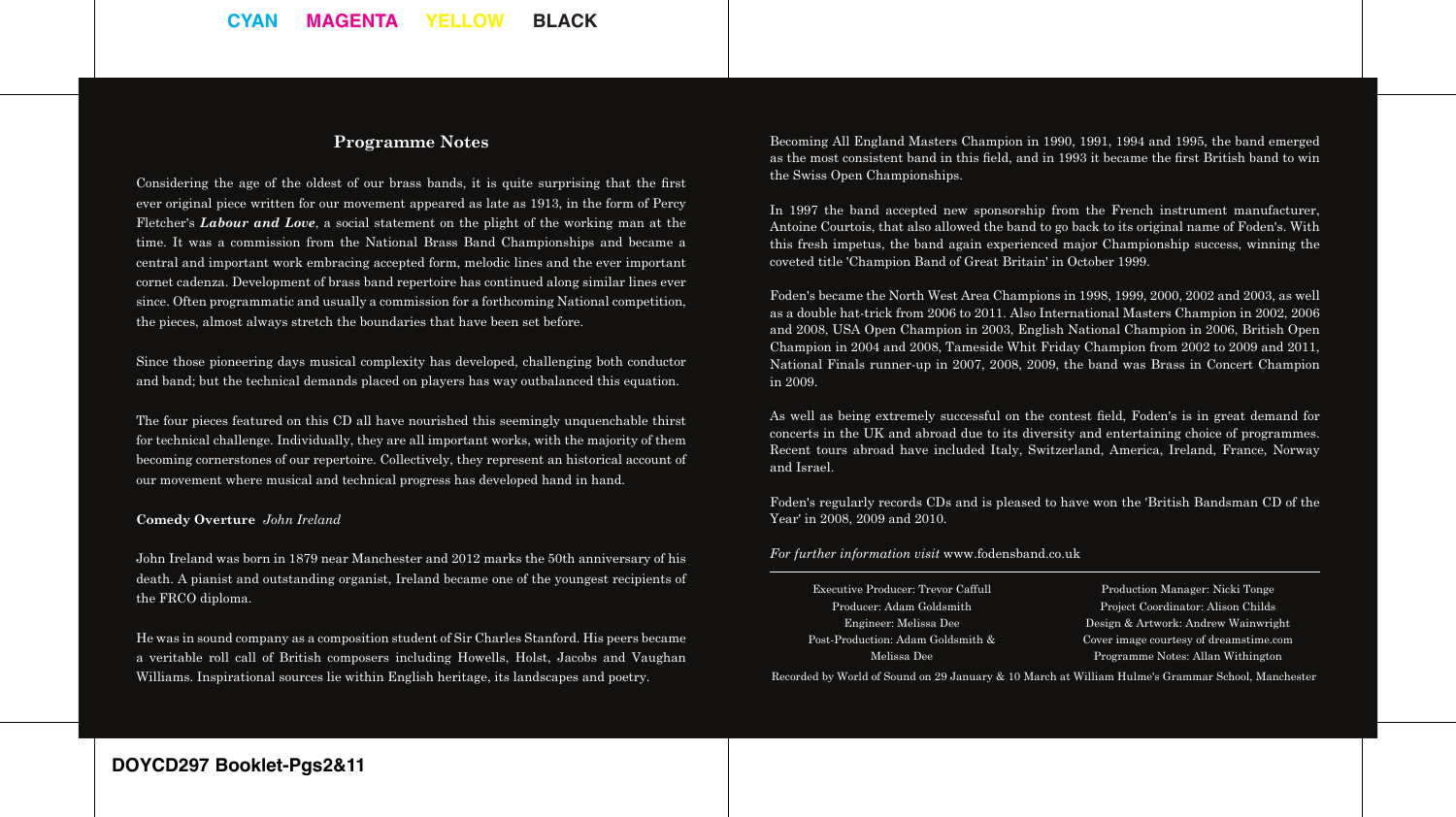# **Foden's Band**

The origins of the band go back to 1900 when the village of Elworth, near Sandbach in Cheshire, formed its own band, having been let down by its attempt to secure the services of the nearby town band to feature in the celebrations marking the relief of Mafeking in the Boer War.

After a couple of years, the village band was wound up, but from that base local industrialist Edwin Foden formed the Foden's Motor Works Band. For a few years the new band had modest ambitions, but in 1908 a fundamental reorganisation took place and, by the following year, it had achieved Championship Section status, a prestigious position that has been maintained ever since.

The band has been a prize winner at the coveted British Open Championships 32 times, winning nine times outright, including a hat-trick in 1926, '27 and '28. The band has also been a prize winner 37 times at the National Championships of Great Britain, 12 times as winner, including an unparalleled double hat-trick in 1932, '33 and '34 and 1936, '37 and '38.

Under its former title, the band was ordered to play by Royal Command on three occasions: in 1913 for King George V and Queen Mary, in 1938 at Windsor Castle for King George V1 and Queen Elizabeth and, most recently, in 1983 when the band had the honour of playing for Her Majesty Queen Elizabeth II at Buckingham Palace.

In wartime, the band toured Europe for ENSA and in peacetime it has toured Canada, South Africa and Israel.

In July 1986, the band accepted sponsorship from the Britannia Building Society and maintained its position as one of the country's leading bands, becoming BBC Band of the Year in 1990 and 1992, European Champion in 1992 and French Open Champion in 1998.

*Comedy Overture* was commissioned by the National Championships of Great Britain as the test piece for the 1934 competition held at Crystal Palace. The winners on that day were, fittingly enough, Foden's Motor Works Band, conducted by Fred Mortimer. An extended version was later produced after encouragement from Sir Adrian Boult, which became the orchestral version, *A London Overture*. The length could have been Ireland's original intention, it then being edited down to suit the restraints of the National Championships. The material is the same, from the famous cornet line representing the Piccadilly pitch of the bus conductor to the romantic representation of some of London's best loved landscapes.

When once asked, "Do you consider yourself a great composer, sir?" he replied, "No, but I think I am a significant one." With hindsight maybe a simple "yes" would have been more appropriate.

#### **Masquerade** *Philip Wilby*

Philip Wilby was born in 1949 and after an education at Oxford, joined the teaching staff of Leeds University in 1972. Though he has composed for a wide variety of ensembles, he is probably best known for his works for brass band.

To compose 'around' the material of other composers has always been considered a risky business; on the other side of the musical fence few did it better than the Italian composer Luciano Berio. In our world nobody really 'did it' until the arrival of Philip Wilby.

However, take the plot of William Shakespeare's *The Merry Wives of Windsor*, add musical snippets from Verdi`s *Falstaff*, brilliant original music by Philip Wilby and one has a fairly concrete plan for success.

The 'programme' of *Masquerade* is well documented. Falstaff, aided and abetted by his companions Bardolph, Pistol and Robin, has spun lie after lie to the ladies of Windsor, who

# **DOYCD297 Booklet-Pgs10&3**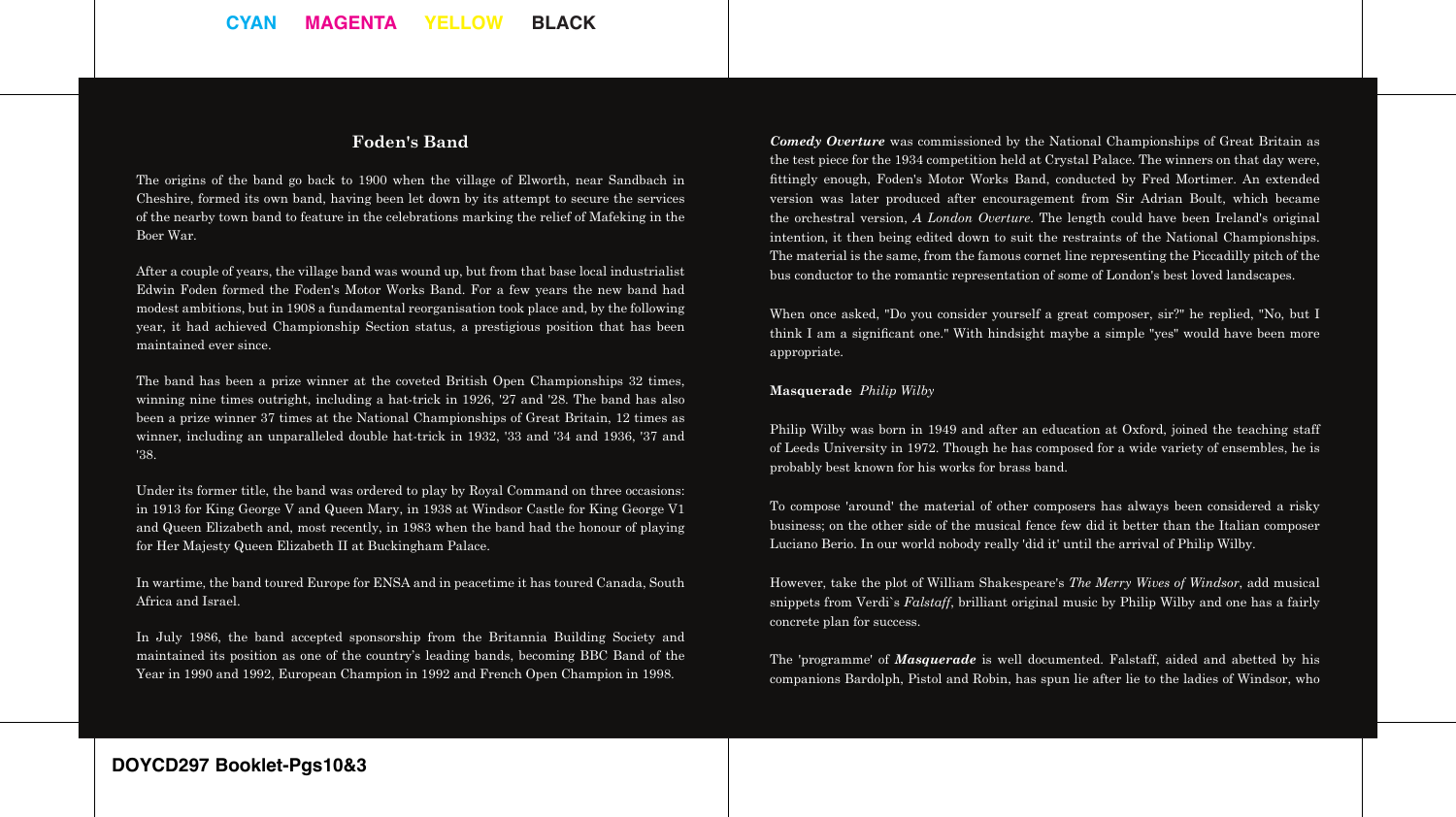# **CYAN MAGENTA YELLOW BLACK**

decide on revenge in Windsor Great Park. Direct quotes from Verdi are used in the final lighthearted fugue on the words 'All the world's a joke… Every mortal laughs at the others, but he laughs best who has the final laugh.'

The musical ideas are light-hearted but the technical demands placed on the players are quite the opposite. All players are enticed to their limits with a series of 'almost' chromatic passages making it essential for perfection. The rhythms are complex and intricate, making balance, as with all of Philip Wilby's music, an integral part of any preparation.

*Masquerade* was written as a centenary tribute to Verdi's last opera and its first performance took place at the Free Trade Hall in Manchester on 4 September 1993 as the test piece for that year's British Open Championships.

#### **The Power of the Soul** *Maurice Hamers*

The initiative for this piece came as a joint venture between the Norwegian and Dutch Brass Band Associations and was first performed at the Grieghallen in Bergen, Norway as the test piece for the 2011 National Brass Band Championships of Norway.

Maurice Hamers was born in Valkenburg, The Netherlands, in 1962, later studying conducting and trumpet at the University of Maastricht. After a period as musical director of the Marine Band of the Royal Dutch Navy, he is now professor of conducting and instrumentation at the University of Augsburg in Germany.

His music is performed worldwide with merits and accolades well documented. *The Power of the Soul* takes on the immortality of the soul as its source material and is divided into very clear sections. From birth to rebirth, through loss and trauma, to the actual liberation of the soul, before release and transfiguration ends the work. The composer explains it as follows;

#### **Personnel**

**Flugel Horn**  Helen Williams

**Soprano**  Richard Poole

**Principal Cornet**  Mark Wilkinson

**Solo Cornets**  Nick Jackson Paul McDonald Ian Raisbeck

**Repiano Cornet**  Melanie Whyle

**2nd Cornet**  Andy Rolfe Fumika Kimura

**3rd Cornet** Nick Lees Tim Hewitt

**Solo Horn**  Lesley Howie

> **1st Horn**  Chris Haigh

**2nd Horn**  Andrew Howard-Smith

**Solo Euphonium**  Glyn Williams

**2nd Euphonium**  Mark Bousie

**Solo Baritone**  Natsumi Inaba

> **2nd Baritone**  Mike Warriner

**Solo Trombone**  John Barber

**2nd Trombone**  Ben Knowles

**Bass Trombone**  Shaun Farrington

**Eb Basses**  Stewart Baglin Matt Hindle

**Bb Basses**  Alan Hodgkinson Chris Reedy

**Percussion**  Mark Landon Anthony Mann Jenny Moore Eve Moulsdale

# **DOYCD297 Booklet-Pgs4&9**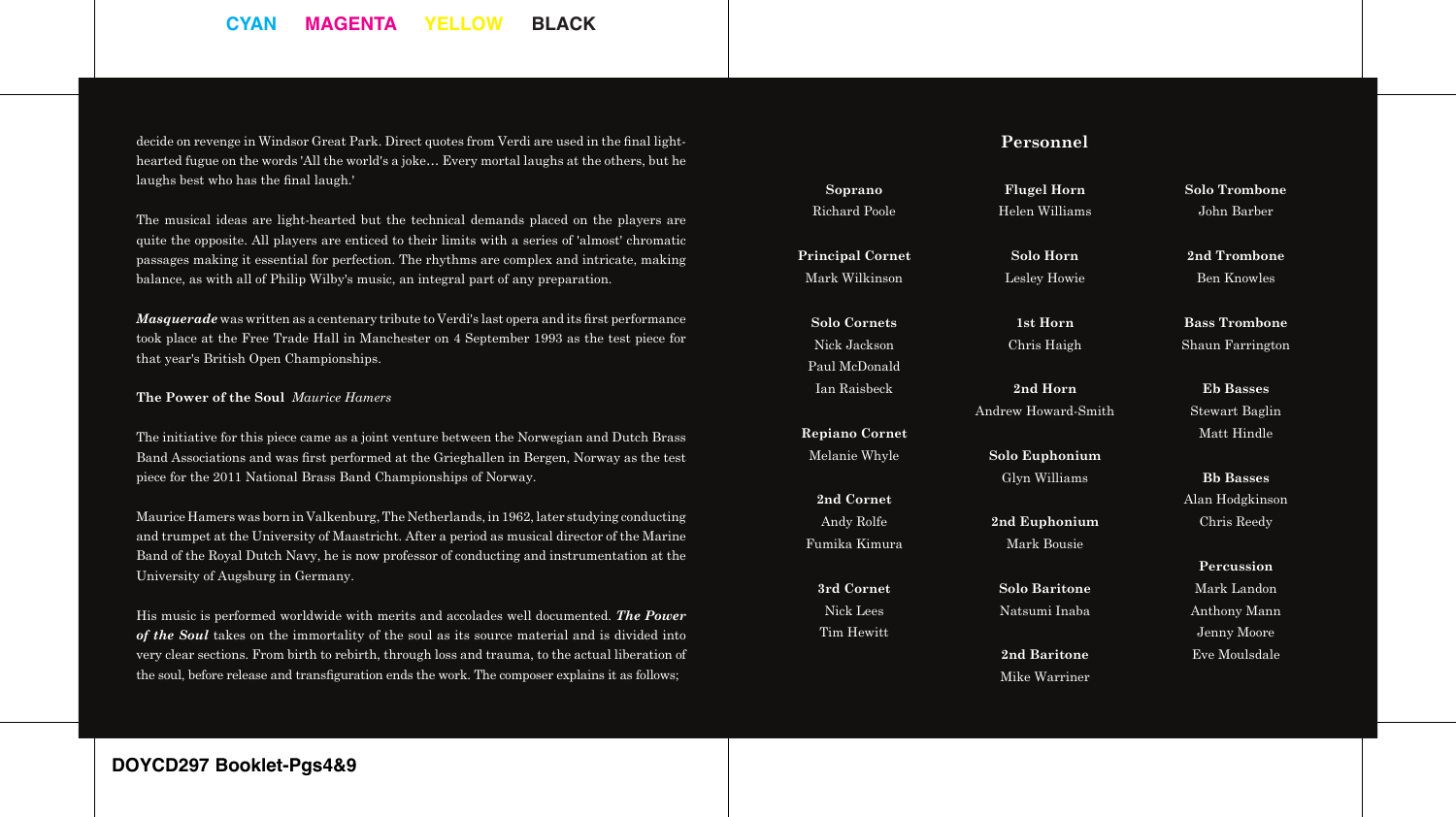# **CYAN MAGENTA YELLOW BLACK**

#### **Allan Withington** *Conductor*

Allan grew up amongst the intense brass band community of Northern England. He was taught to play the cornet by his father and eventually played principal cornet with both the Wingates Band and the Foden's Band. After a post graduate course on trumpet at the Royal Northern College of Music in Manchester, he embarked upon a freelance career, playing with many of Great Britain`s leading orchestras, including the London Symphony Orchestra.



He now lives in Norway and is a member of the trumpet section of the Bergen Philharmonic Orchestra. In addition, Allan has played a major role in the Norwegian band 'explosion', conducting Krohnengen Brass Band, Tertnes Brass, Eikanger-Bjørsvik Musikklag and Manger Musikklag.

In 1991 he took up the position of professional musical director of Brighouse and Rastrick Band; then followed the most successful period in the band's 120-year history. Allan has also held the same position at Grimethorpe Colliery, during which time he was voted conductor of the year by *4barsrest.com*. In November 2010 Allan, together with the Grimethorpe Colliery Band, won Brass in Concert and this was soon followed, in February 2011, by a first place at the North West Area Championships conducting Foden's Band.

Over the past few years, Allan has become renowned for his innovative programme planning, with concerts and productions throughout Europe and now runs his own Conducting Summer School in Leeuwarden, Holland. Allan's production company, Classic Music Withington Zubicky, pioneered orchestral family concerts in Scandinavia, his productions being performed by the Bergen Philharmonic Orchestra, the Oslo Philharmonic Orchestra and the Stavanger Symphony Orchestra. He travels extensively, with projects planned for the near future in Norway, England, Switzerland, Holland and Japan.

*From caterpillar to butterfly, from death to rebirth: something dies. What dies is the old self, the old way of being, the old way of relating or being in the world. And what is then reborn after a period of turmoil and confusion, longer or shorter, is a new way of being, a new self.*

The first British performance of this piece was given by the National Youth Brass Band of Great Britain in the summer of 2011 and dedicated, on behalf of the band, to the victims of the massacre in Norway on 22 July 2011.

#### **Partita for Band** *Wilfred Heaton*

Wilfred Heaton was born in Sheffield to Salvationist parents in 1918. As a young man Heaton remarked that all he wanted to be was a composer. Often considered too radical for Salvation Army performances, his music was sometimes rejected. Pieces that did slip through the scrutiny net and which have since become Salvation Army favourites include the march, *Praise* and the meditation, *Just as I am*.

He became an important figure and an inspiration to local musical life. Wilfred Heaton was the founding conductor of the Dales Sinfonia and for seven years director of the Leeds Symphony Orchestra. In 1970 he spent some months as the musical director of the Black Dyke Mills Band.